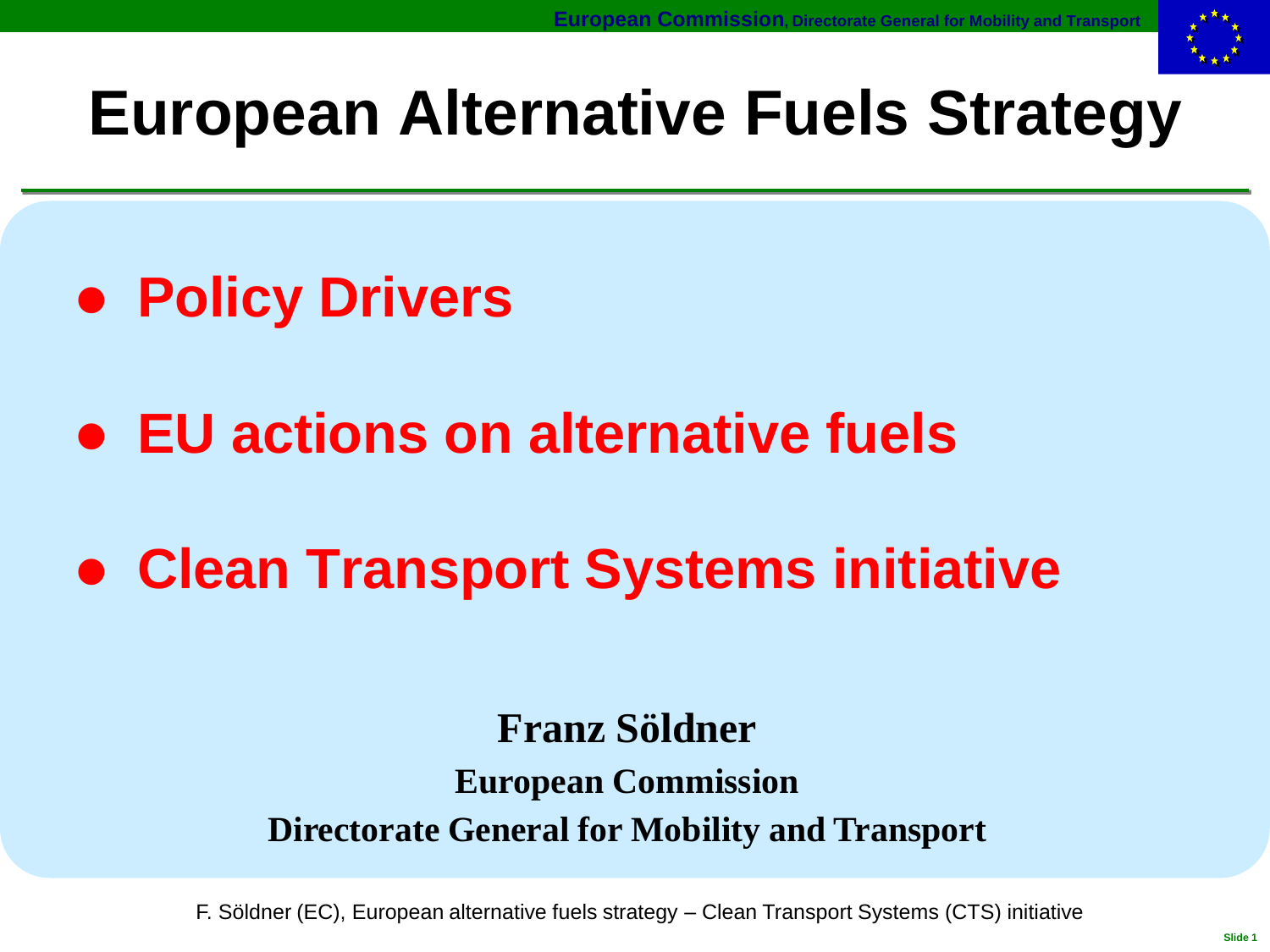

# **Energy/Transport Policy Drivers**

- **High demand on finite energy sources (Range of conventional oil: ~ 45 years)**
- **Increasing energy import dependence (Import dependence for oil: 80% now; ~ 90% in 2030)**
- **Increasing greenhouse gas emissions (Increase of transport CO<sup>2</sup> emissions: 25% since 1990)**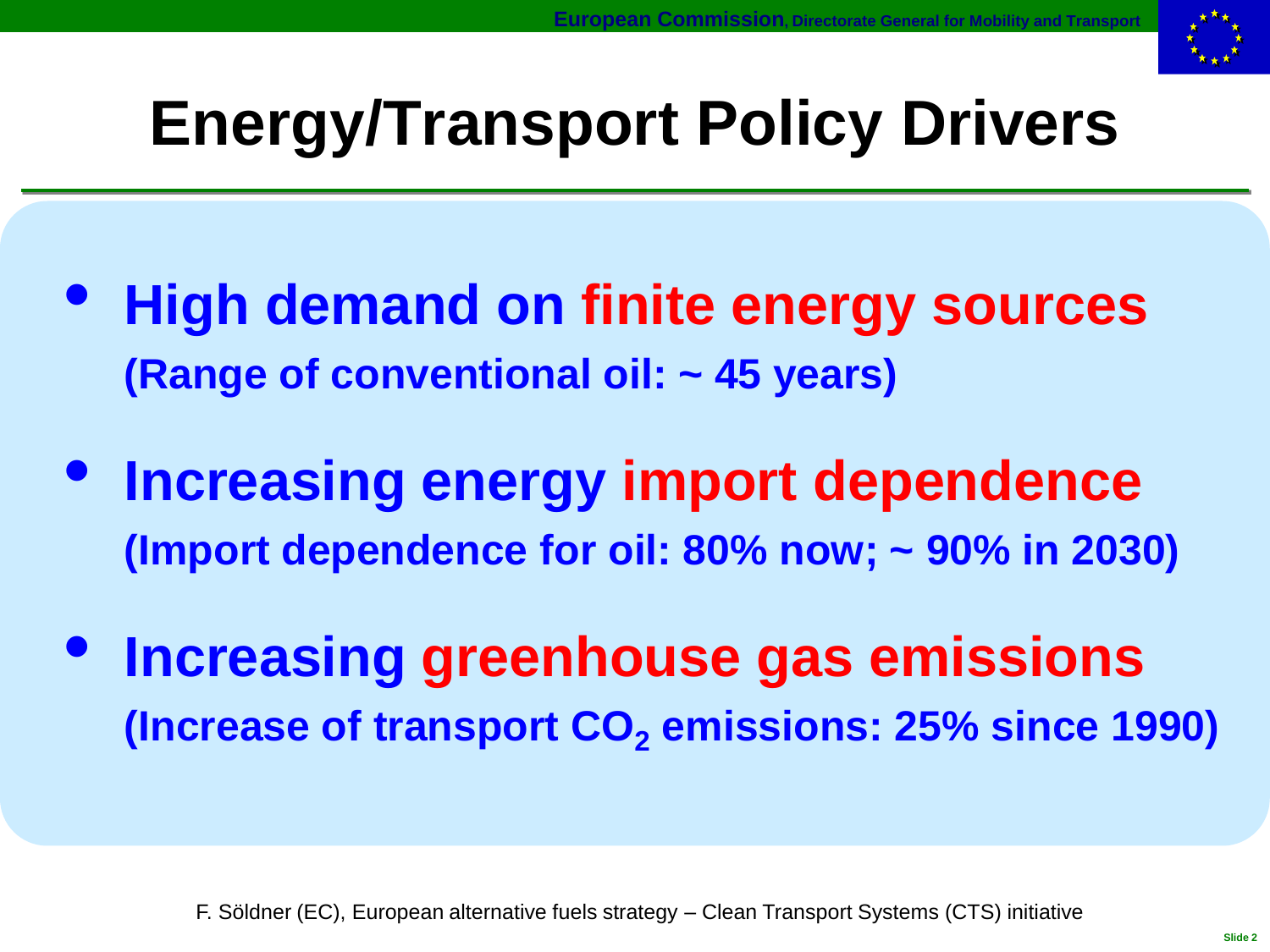

# **Alternative Fuels Strategy**

**Comprehensive long-term fuel strategy All transport modes, all segments to be covered**

**White Paper on Transport - Initiative 24 - Technology roadmap: Sustainable alternative fuels strategy including also the appropriate infrastructure**

**White Paper on Transport - Initiative 26 - Regulatory framework:**

- Appropriate standards for CO<sub>2</sub> emissions of vehicles in all modes, **where necessary supplemented by requirements on energy efficiency to address all types of propulsion systems**
- Rules on interoperability of charging infrastructure for clean vehicles
- **Guidelines and standards for refuelling infrastructures**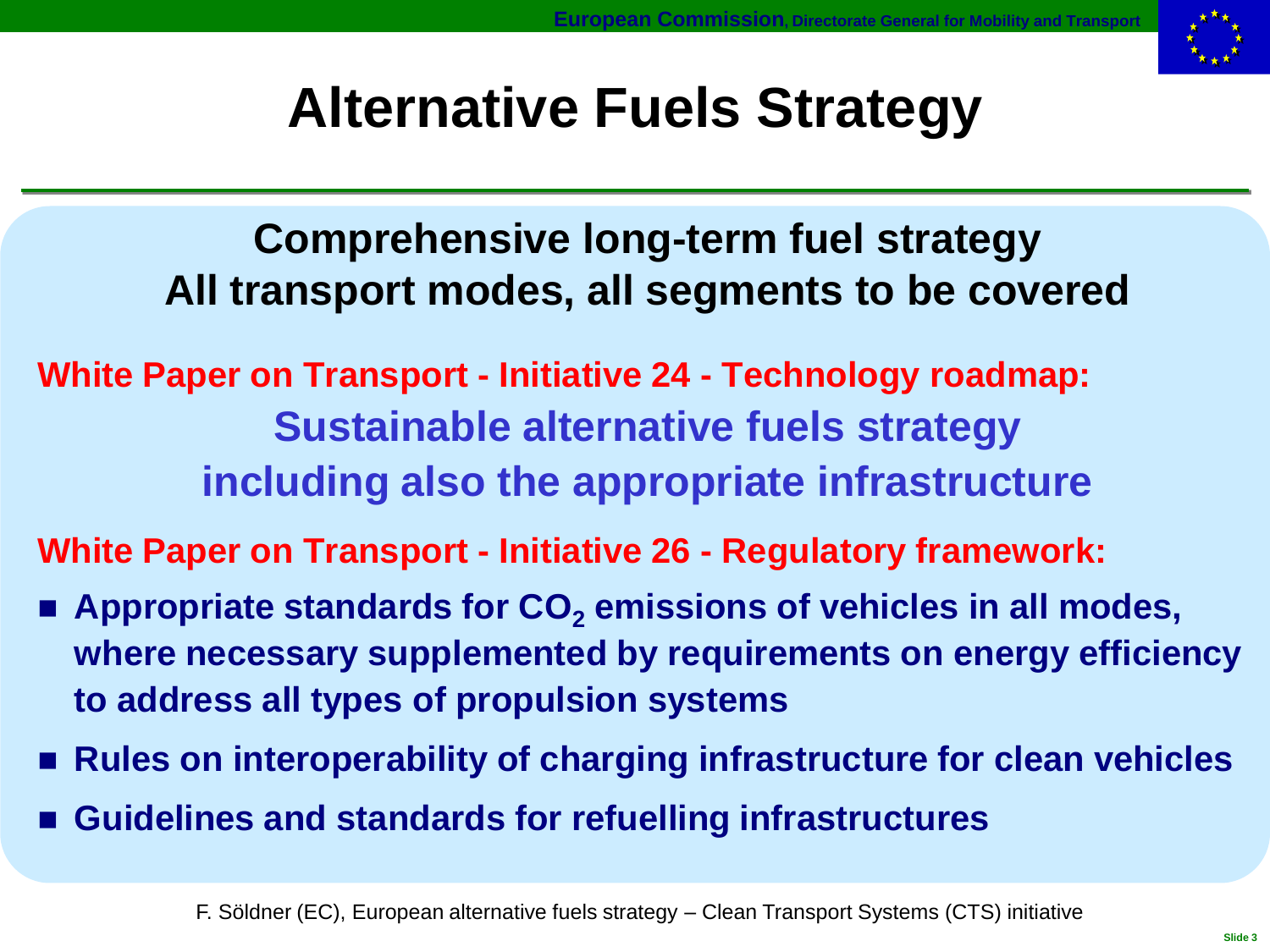

### **Clean Transport Systems Initiative** *- Activities -*

 **European Expert Group on Future Transport Fuels** *Stakeholder experts* **Future Transport Fuels Report: 25 January 2011**

**Alternative Fuels Infrastructure Report: November 2011**

#### **Joint Expert Group Transport & Environment**

*National experts* **European Alternative Fuel Strategy Report: May 2011**

#### **Conference on Future Transport Fuels 13 April 2011 (European Sustainable Energy Week)**

#### **Studies**

**Clean Transport Systems study: final report October 2011 European Alternative Fuel Strategy Implementation study: launch 10/2011**

#### **Public Consultation 11 August – 20 October 2011**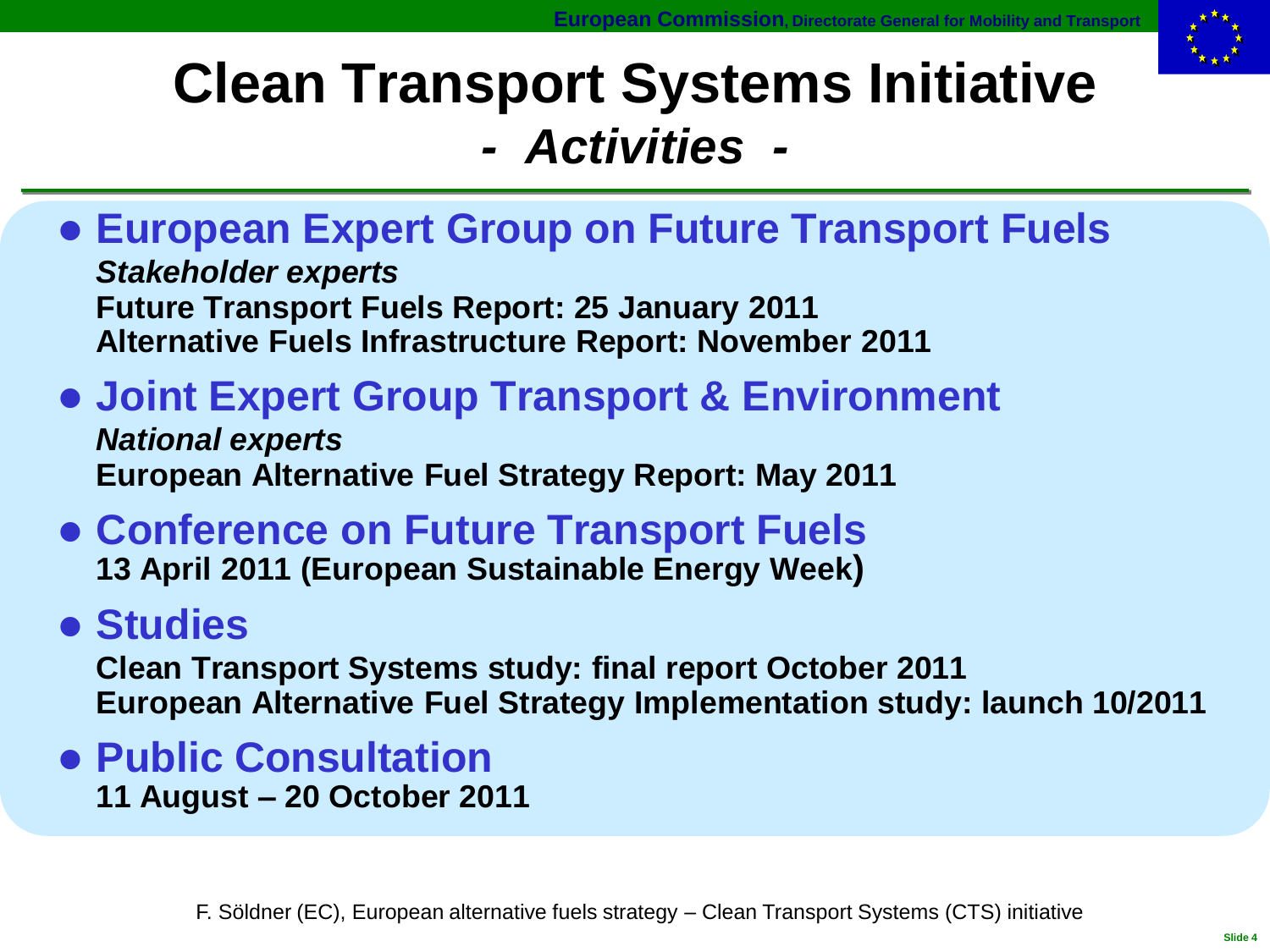

# **Future Transport Fuels Expert Group**

#### **Future Transport Fuels**

Report of the **European Expert Group** on Future Transport Fuels

## **European Expert Group on Future Transport Fuels**

#### **Members**:

- **Manufacturers, operators, users**
- **Energy and fuel suppliers**
- **Civil society**

#### **Scope:**

**Long term energy supply to transport**

- **All transport modes**
- **All fuels and energy carriers**

**Report published on 25 January 2011**

http://ec.europa.eu/transport/urban/vehicles/road/clean\_transport\_systems\_en.htm

F. Söldner (EC), European alternative fuels strategy – Clean Transport Systems (CTS) initiative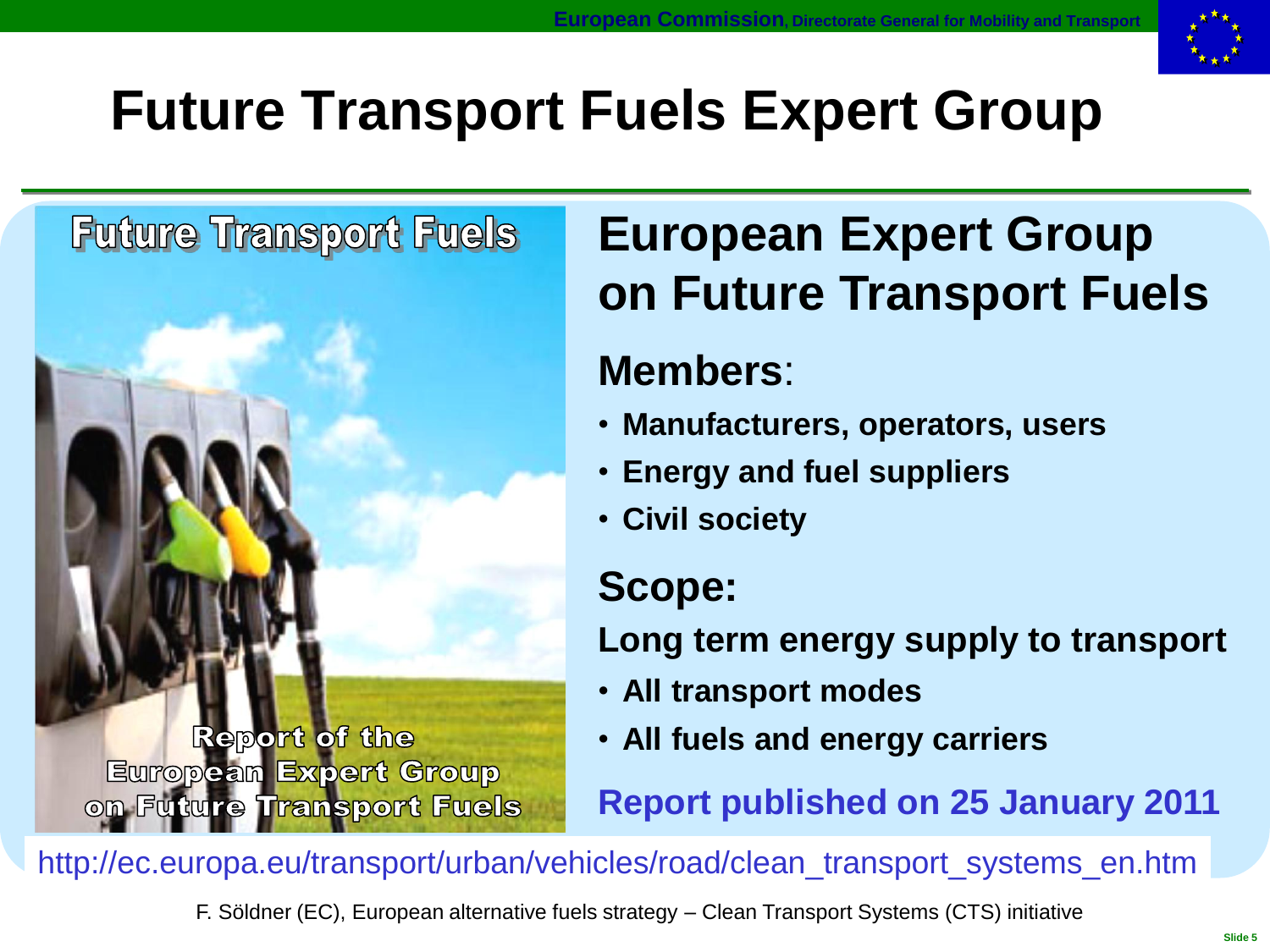

# **Alternative Transport Fuel Options**

#### **Main fuel options:**

- **Electricity / hydrogen**  *electromobility*
- **Biofuels (liquid)**
- **Bridge from fossil to biomass based fuels:**
- **Synthetic fuels (from coal, methane, biomass)**

### **Complementary:**

**Methane (natural gas and biomethane)**

### **Supplement:**

**LPG (now: from oil, natural gas; future: from biomass)**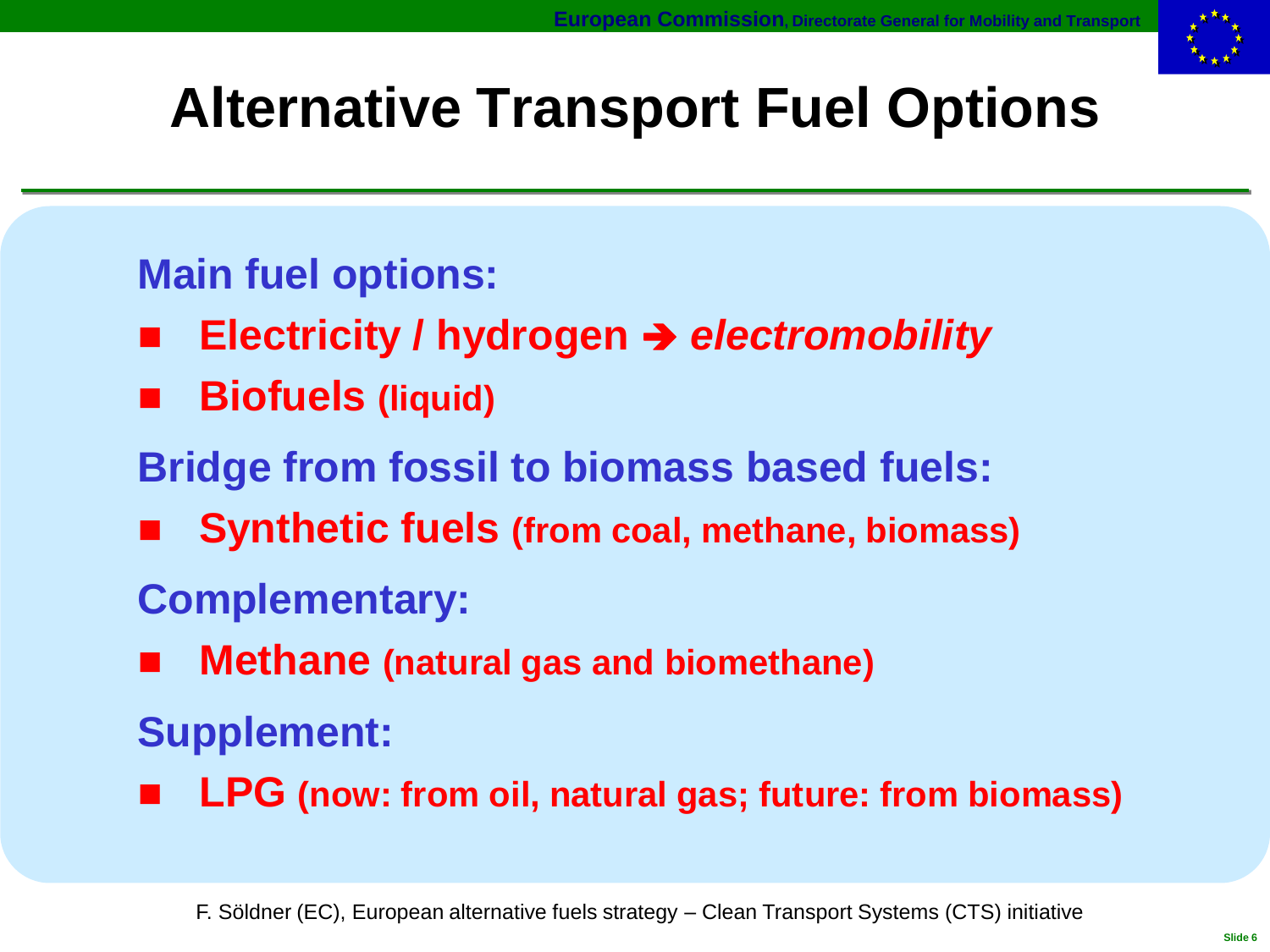

### **Fuel Choice**

|                          |            | Road - passenger |        |      | Road - freight |        |      | Rail | <b>Water</b> |           |          | Air |
|--------------------------|------------|------------------|--------|------|----------------|--------|------|------|--------------|-----------|----------|-----|
| Range                    |            | short            | medium | long | short          | medium | long |      | inland       | short-sea | maritime |     |
| <b>Electric</b>          | <b>BEV</b> |                  |        |      |                |        |      |      |              |           |          |     |
|                          | <b>HFC</b> |                  |        |      |                |        |      |      |              |           |          |     |
|                          | Grid       |                  |        |      |                |        |      |      |              |           |          |     |
| <b>Biofuels</b> (liquid) |            |                  |        |      |                |        |      |      |              |           |          |     |
| <b>Synfuels</b>          |            |                  |        |      |                |        |      |      |              |           |          |     |
| <b>Methane</b>           | <b>CNG</b> |                  |        |      |                |        |      |      |              |           |          |     |
|                          | <b>CBG</b> |                  |        |      |                |        |      |      |              |           |          |     |
|                          | <b>LNG</b> |                  |        |      |                |        |      |      |              |           |          |     |
| <b>LPG</b>               |            |                  |        |      |                |        |      |      |              |           |          |     |

F. Söldner (EC), European alternative fuels strategy – Clean Transport Systems (CTS) initiative